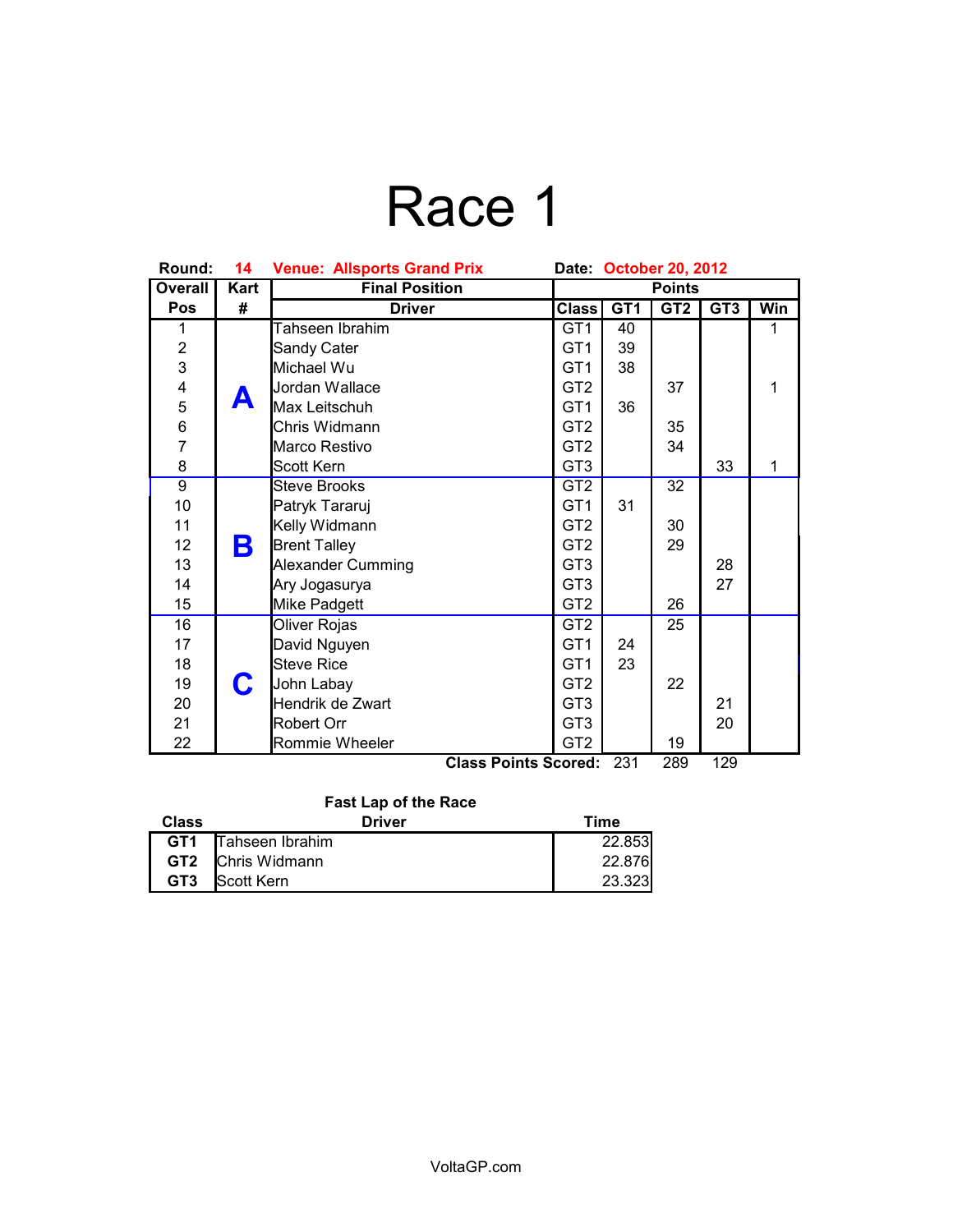## Race 2

| Round:                  | 14          | <b>Venue: Allsports Grand Prix</b><br>Date October 20, 2012 |                 |     |     |     |     |
|-------------------------|-------------|-------------------------------------------------------------|-----------------|-----|-----|-----|-----|
| <b>Overall</b>          | <b>Kart</b> | <b>Final Position</b>                                       | <b>Points</b>   |     |     |     |     |
| Pos                     | #           | <b>Driver</b>                                               | <b>Class</b>    | GT1 | GT2 | GT3 | Win |
| 1                       |             | Tahseen Ibrahim                                             | GT <sub>1</sub> | 40  |     |     | 1   |
| $\overline{c}$          |             | Sandy Cater                                                 | GT <sub>1</sub> | 39  |     |     |     |
| 3                       |             | Chris Widmann                                               | GT <sub>2</sub> |     | 38  |     | 1   |
| $\overline{\mathbf{4}}$ |             | Michael Wu                                                  | GT <sub>1</sub> | 37  |     |     |     |
|                         | А           | <b>Steve Rice</b>                                           | GT <sub>1</sub> | 36  |     |     |     |
| 5<br>6<br>7             |             | Jordan Wallace                                              | GT <sub>2</sub> |     | 35  |     |     |
|                         |             | Oliver Rojas                                                | GT <sub>2</sub> |     | 34  |     |     |
| 8                       |             | <b>Steve Brooks</b>                                         | GT <sub>2</sub> |     | 33  |     |     |
| $\overline{9}$          |             | Patryk Tararuj                                              | GT <sub>1</sub> | 32  |     |     |     |
| 10                      |             | Marco Restivo                                               | GT <sub>2</sub> |     | 31  |     |     |
| 11                      |             | David Nguyen                                                | GT <sub>1</sub> | 30  |     |     |     |
| 12                      | Β           | Max Leitschuh                                               | GT <sub>1</sub> | 29  |     |     |     |
| 13                      |             | Scott Kern                                                  | GT <sub>3</sub> |     |     | 28  | 1   |
| 14                      |             | Mike Padgett                                                | GT <sub>2</sub> |     | 27  |     |     |
| 15                      |             | <b>Brent Talley</b>                                         | GT <sub>2</sub> |     | 26  |     |     |
| 16                      |             | Kelly Widmann                                               | GT <sub>2</sub> |     | 25  |     |     |
| 17                      |             | <b>Alexander Cumming</b>                                    | GT <sub>3</sub> |     |     | 24  |     |
| 18                      | C           | Ary Jogasurya                                               | GT <sub>3</sub> |     |     | 23  |     |
| 19                      |             | <b>Robert Orr</b>                                           | GT <sub>3</sub> |     |     | 22  |     |
| 20                      |             | Hendrik de Zwart                                            | GT <sub>3</sub> |     |     | 21  |     |
| 21                      |             | Rommie Wheeler                                              | GT <sub>2</sub> |     | 20  |     |     |
| 22                      |             | John Labay                                                  | GT <sub>2</sub> |     | 19  |     |     |
|                         |             | <b>Class Points Scored:</b>                                 |                 | 243 | 288 | 118 |     |

**Fast Lap of the Race**

| Class           | <b>Driver</b>            | Time   |  |  |  |
|-----------------|--------------------------|--------|--|--|--|
|                 | GT1 Tahseen Ibrahim      | 22.710 |  |  |  |
|                 | <b>GT2</b> Chris Widmann | 22.761 |  |  |  |
| GT <sub>3</sub> | <b>Scott Kern</b>        | 23.061 |  |  |  |